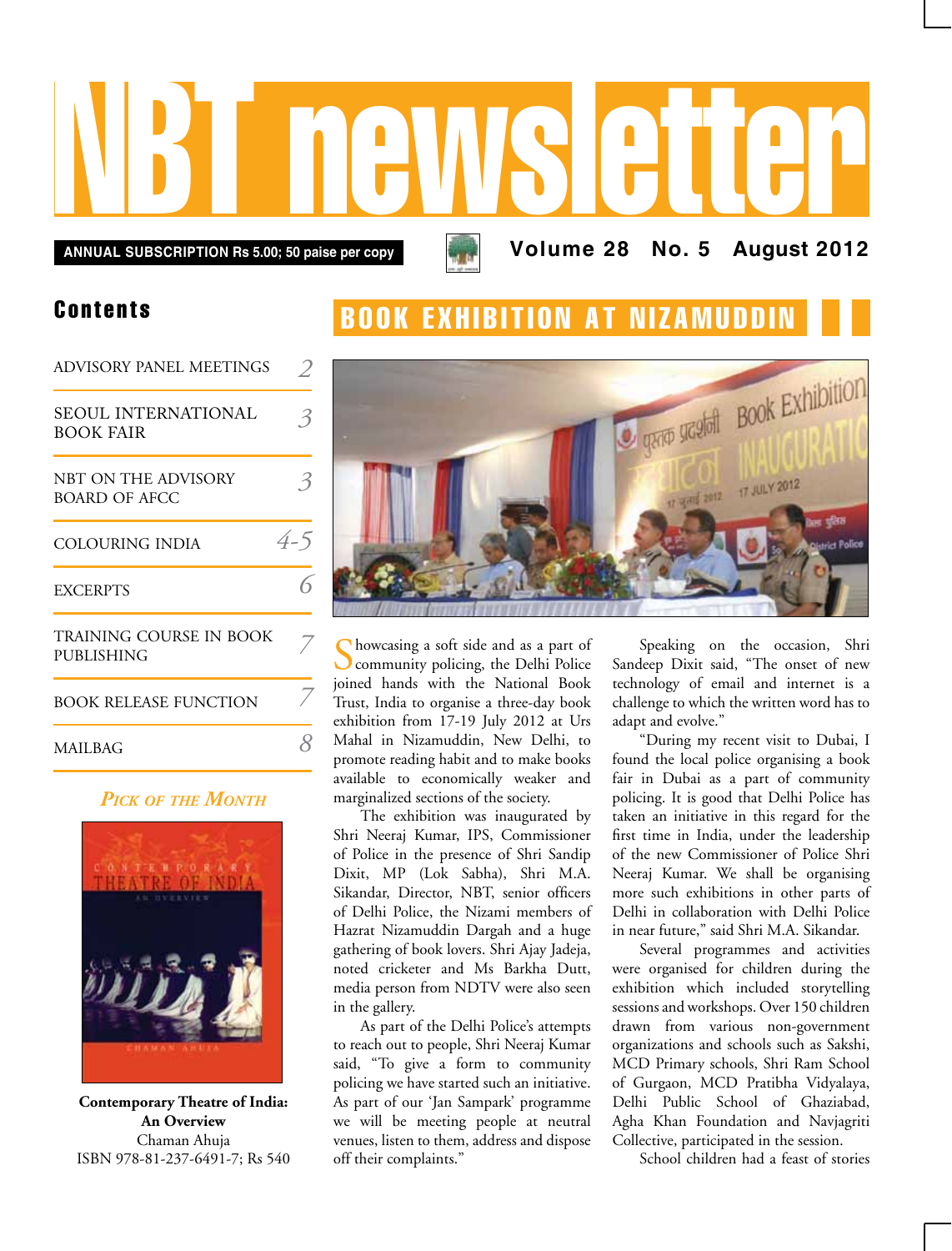



as two young storytellers held the children in rapt attention at Ghalib Academy. The storytelling session was conducted by Ms Charu Sethi and Ms Pawan Guleria. Children too grabbed the opportunity and stunned the audience with their enchanting tales.

"Stories not only entertain the children but also inspire them to go beyond the ordinary and excel in whatever they do," said Shri Ajay Chaudhury, ACP, South East District, who also also interacted with the children and exhorted them to join Indian Police Service to drive the criminals away. He wished the children success in their lives.

A workshop on presenting a story

through dance and drama was also organised on the last day of the exhibition in which more than 200 children participated. In the workshop conducted by Ms Banani Sarkar, noted Bharatnatyam dancer, the children enacted scenes from the Rabindra Nath Tagore's dramatic masterpiece *The Post Office*, originally written in Bangla. Through various characters, the play illustrated different forms of philosophies and lifestyles and depict how the beliefs of a child keep on changing.

Over 200 children drawn from various schools, including MCD primary schools, MCD Pratibha Vidyalaya, Delhi Public School, Vasundhara & Ghaziabad;

Shri Ram School, Gurgaon and those associated with NGOs such as Agha Khan Foundation and Sakshi participated in the workshop.

In addition to NBT, the book fair showcased publications of a number of organizations such as Sahitya Akademi, National Bal Bhawan, National Council for Promotion of Urdu Language, Gandhi Peace Foundation, Ghalib Academy, Agha Khan Foundation etc. A large number of book lovers from all walks of life especially school and college students, from the nearby areas thronged the book exhibition in large numbers during all three days of the book fair to avail the benefit of 25% discount offered by NBT.

### advisory panel

The National Book Trust, India publishes a number of books in English and other Indian languages, under various series. To guide its publishing programme; NBT is supported in its efforts by a Panel of Advisors that it constitutes from time to time. Recently, Advisory Panel Meetings were held for Odia, Urdu and Telugu languages.

The Advisory Panel Meeting of Odia language was held on 17 June 2012 at Bhubaneshwar. Presiding over the Meeting, Dr Sitakant Mahapatra, eminent scholar, laid stress on the wider circulation of NBT's books in the rural and tribal belts of Odisha. The members included, Prof. Dasarathi Das, Smt. Binapani Mohanty, Prof. Sourindra Barik, Prof. Debakant Mishra, Prof. Bijay

Kumar Satpathy, Dr. Bijayanand Singh, Dr. Mahendra Kumar Mishra, Dr. Pritish Acharya. From the Trust, Shri M.A. Sikandar, Director, NBT; Shri Baldev Singh Baddan, Chief Editor & Joint Director, and Dr Pramod Sar, Odia editor NBT were present.

The Panel Meeting for Urdu language took place on 28 May 2012 at the office



premises at Nehru Bhawan. The Meeting was presided over by Prof. Bipan Chandra, Chairman, NBT. The Members present included Prof. S.R. Kidwai, Prof. Iktedar Alam Khan, Prof. Sogra Mehdi, Prof. Akhtarul Vase, Dr Khalif Anjum, and Shri Gulam Haider. Dr Shams Equabal, Urdu editor, NBT was also present.

> Telugu Advisory Panel Meeting was held on 16 June 2012 at Hyderabad. The meeting was presided over by Prof. Vakulabranam Ramkrishna. Others present at the meeting included Prof. N. Gopi, Dr J. Bapureddy, Prof. Atluri Murli, Prof. Mohd. Iquabal Ali, Prof. R. Chandrasekhar Reddy, and Shri Tilkapalli Ravi. From the Trust, Shri M.A. Sikandar, Director, NBT; Shri Baldev Singh Baddan, Chief Editor & Joint Director, and Dr P. Mohan, Telugu editor were present.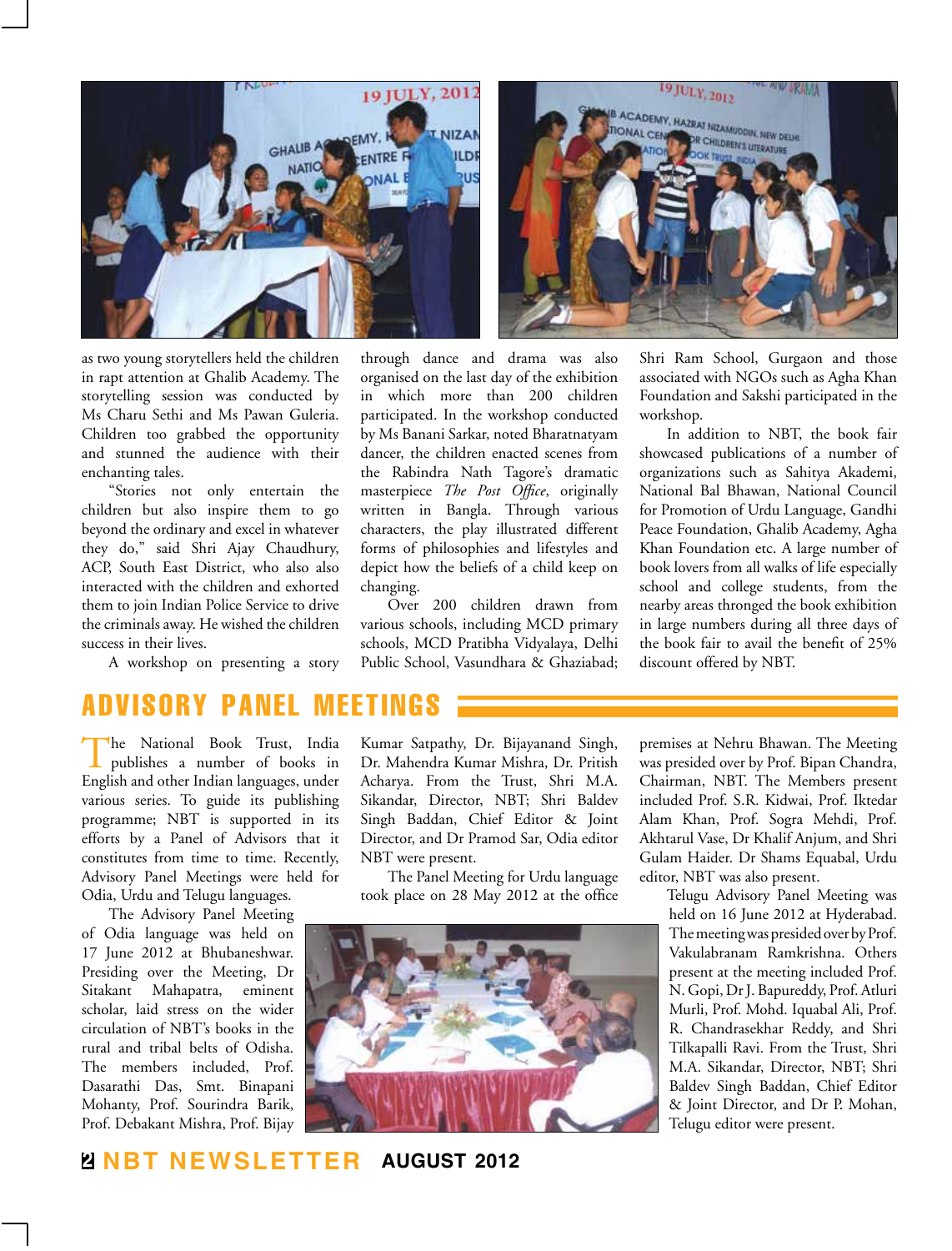# **SEOUL INTERNATIONAL BOOK FAIR**

The Seoul International Book Fair held from 20-24 June 2012 at the COEX Convention Centre in the capital of South Korea, was inaugurated by the Culture Minister of South Korea. Saudi Arabia was the Guest of Honour country, marking 50 years of diplomatic ties with South Korea.

More than 580 publishers from over 20 countries participated at the 18th edition of the Fair, which is organised by Korean Publishers' Association, and is supported by the Ministry of Culture, Sports & Tourism, and Korean Publishers' Foundation.

National Book Trust, India put up a collective exhibit of over 200 books from India representing publications of 26 Indian publishers in different subject areas like Social Sciences, Science & Technology, Literature, Books for Children, Art & Culture, etc. Three Thematic Rights catalogues of NBT, viz. Works on and by Mahatma Gandhi, Books on Sports, and Books on Cinema were also displayed. Informative publicity cards announcing the 21st New Delhi World Book Fair were also distributed to the participants of the Fair.

Predominantly a Korean language market, English language books were, however, few and largely imported from UK or USA. NBT's participation could instill in them the idea of looking for



English-language market of India. There were books on Upanishad, Buddhism, Gandhi (which included two comics books on him for children), and one on Tagore. According to the introduction of the Korean Publisher's Directory, in the recent past not many Indian language



books have been translated and most of the translations that have taken place in South Korea have been dominated by publishers from Europe, USA followed by China and Japan. In this context, there is a strong, highly literate population that can be tapped by Indian publishers.

Many publishing-related discussions and literary programmes were organised at the Fair by KPA and other agencies which also included programmes by the Guest of Honour country.

A few special exhibits were also part of the Fair of which one was dedicated to Nobel Laureates, where one of the panels focused on Rabindranath Tagore. Out of the two halls of the Book Fair, one was completely devoted to children's books. Illustrator's Walls, Book-Art stalls and display of some of the finest works of the renowned illustrators of South Korea who had won award for illustrations at the Bologna Children's Book Fair were some of the highlights of the hall dedicated to children books. The content and production of the books were qualitatively high. In totality, one can say that people are conscious about providing the best reading materials to their children, which is reflected in the country's publishing profile.

The Seoul International Book Fair was represented by Shri Kumar Vikram, English Editor at the Trust.

## NBT ON THE ADVISORY BOARD OF A

Shri M.A. Sikandar, Director, National Book Trust, India was appointed as a member of the Board of Advisors for the Asian Festival of Children's Content

(AFCC) 2012 for two years. Representing India, Shri Sikandar attended the meeting of the Board of Advisors held in Singapore on 29 May 2012.

The countries participating in the meeting besides Singapore included Australia, Brunei Darussalam, Hong Kong, Philippines, Indonesia, Japan, Malaysia, and Myanmar. In his brief address, Shri

Sikandar informed the members about the various activities of NBT and how, as the apex body of the Govt of India, it spearheads the movement for promotion

of books and reading in the country. He also discussed the diversity and richness of the children's publishing industry in India, not only in English but also in



over 30 languages of India. In this regard, he also proposed that India may be considered as the focus country at the AFCC 2014.

Shri Sikandar also met Shri T.C.A. Raghavan, Indian High Commissioner to Singapore, where he discussed the possibilities for the promotion of Indian books in Singapore.

**august 2012 NBT Newsletter 3**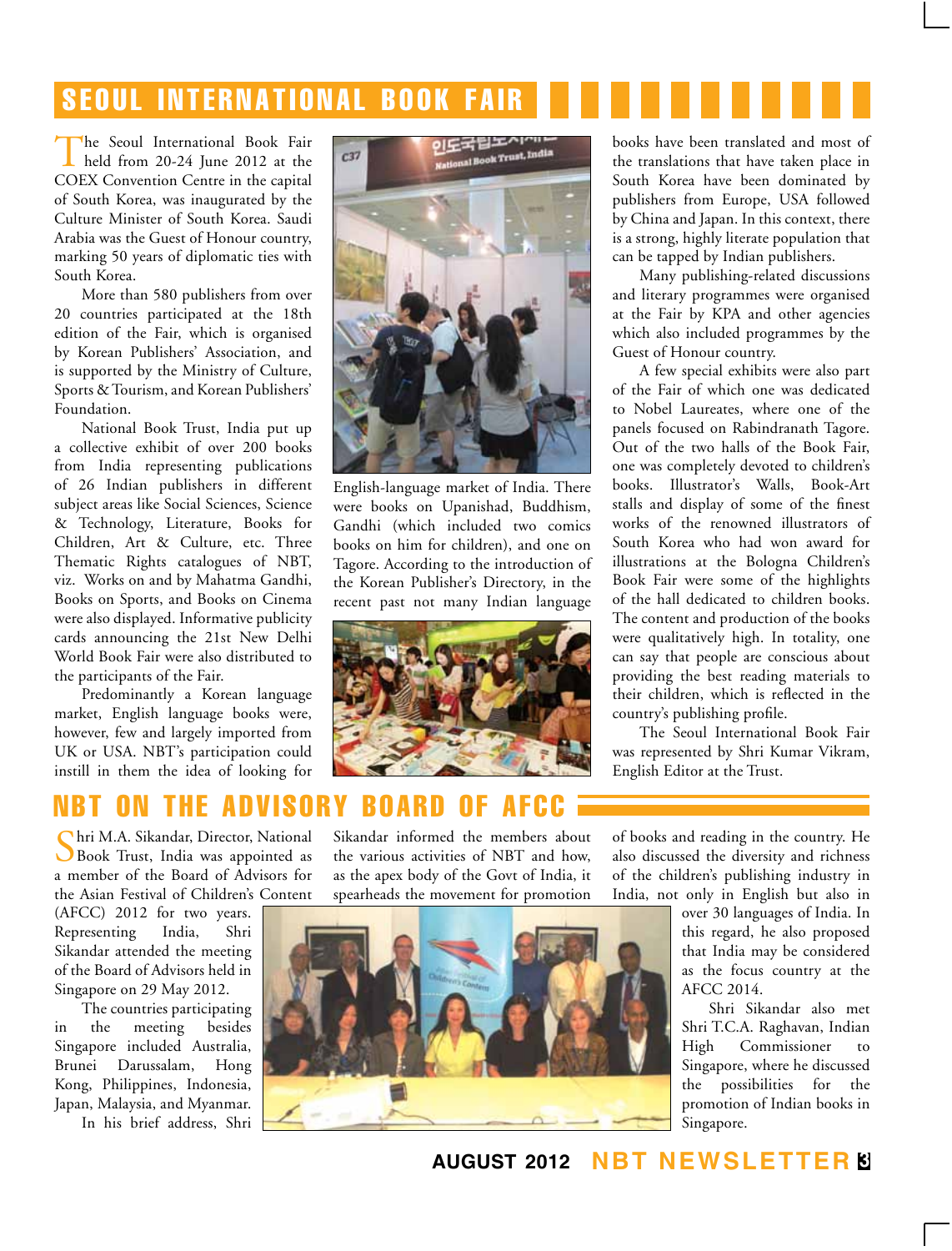# GIOIL

#### AN ILLUSTRATOR'S WORKSHOP TO DEVELOP PRE-SCHOOL BOOKS FOR CHILDREN

The National Book Trust, India organised a unique three-day Illustrator's Workshop from 26 to 29 June 2012 at The International Centre, Goa, with the objective to develop books—particularly picture books for children below five years of age. Senior artists from different parts of the country participated at the workshop to translate ideas into books for children.

The artists included Ravi Paranjape, Pulak Biswas, Suddhasattwa Basu, Atanu Roy, Partha Sengupta, Anup Ray, Jeyanthi Manokaran, Priya Nagarajan, Amitava Sengupta, Debabrata Ghosh, Rabindranath Sahu, Subir Roy, Shashi Shetye, Viky Arya, Durlabh Bhattacharya, Ajanta Guhathakurta, Samaresh Chatterjee, Utpal Talukdar, Durgadatt Pandey, Mohit Suneja and Irshad Kaptan. The event was a tribute to the great Goan artist Mario Miranda who was also an illustrator for NBT.

The underlining objective being to take the final exhibit of these books to the biggest children's book event, i.e. the Bologna International Children's Book Fair held annually in Italy. The programme was set in motion with an informal function held at the venue on the evening of 26 June 2012 where Shri M.A. Sikandar, Director, NBT addressed the august gathering.

In his address Shri Sikandar said that Nehru Bal Pustakalaya series under which children's books are published is a flagship programme of the Trust. This first in the series of such programmes will be followed by many such workshops to develop books for children. He also said that with the New Delhi World Book Fair is now an annual event, and the 21st edition will be held from 4-10 February 2013. The theme of the Fair this time would be Folk and Tribal Literature.

The inauguration was followed by short presentations by eminent artists Ravi Paranjape and Pulak Biswas. The coordinator of the programme in Goa, Ms. Nandini Sahai, also spoke on the occasion. Faculty members and students of Goa College of Art had been invited to participate in the event. Well-known children's writer Ramendra Kumar was associated with the whole programme to assist the illustrators in articulating their concepts.

All the participating artists worked diligently on their concepts adding colour to their ideas to produce books for children. On the final day of the workshop, a media presentation was arranged for the





benefit of the press. The programme was coordinated by Shri Debu Sarkar (Dy. Director, Art), Ms. Neera Jain (English Editor) and Shri Pankaj Chaturvedi (Hindi editor) from NBT.

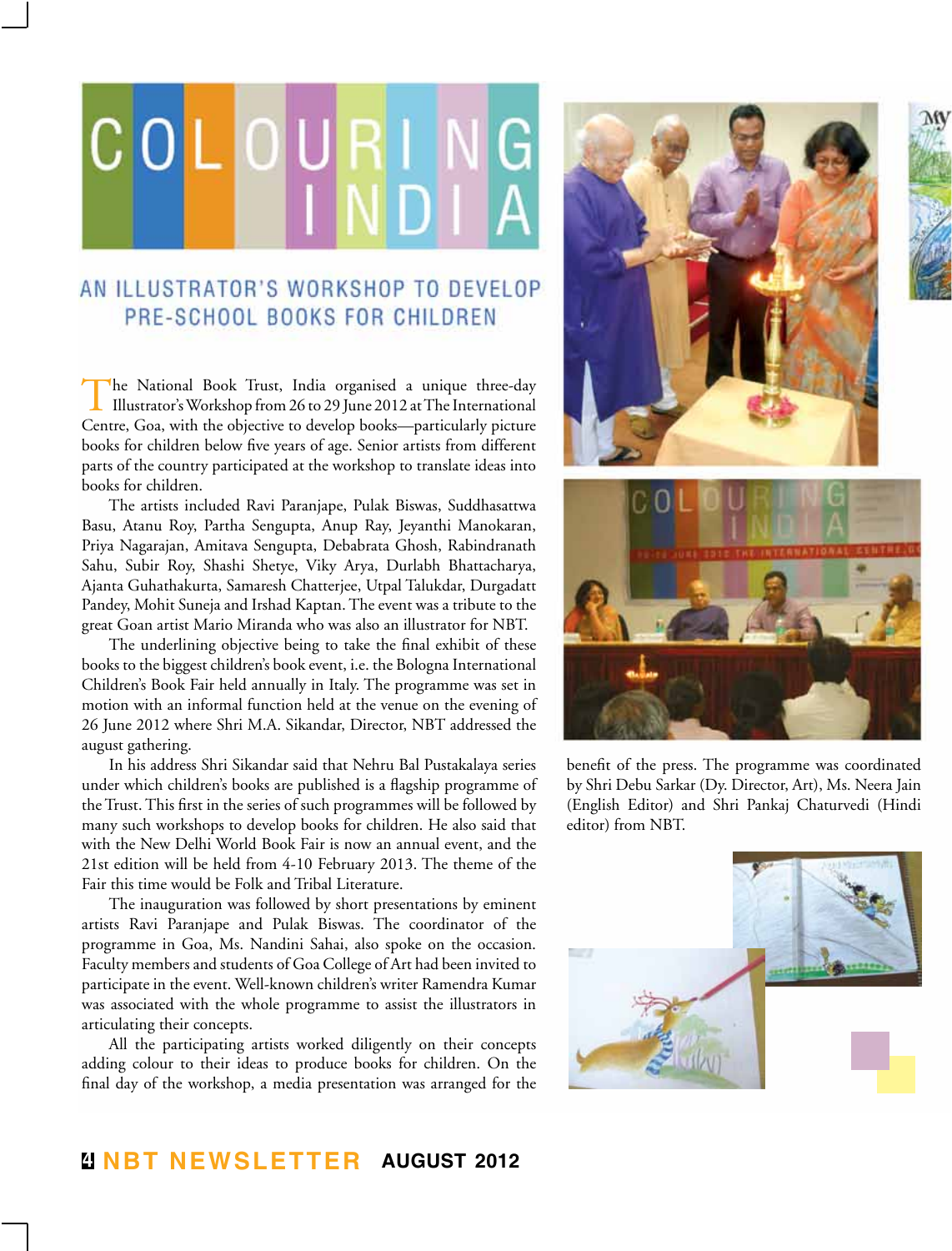



















PICTORIAL JOURNEY THROUGH THE WORKSHOP A



## **august 2012 NBT Newsletter 5**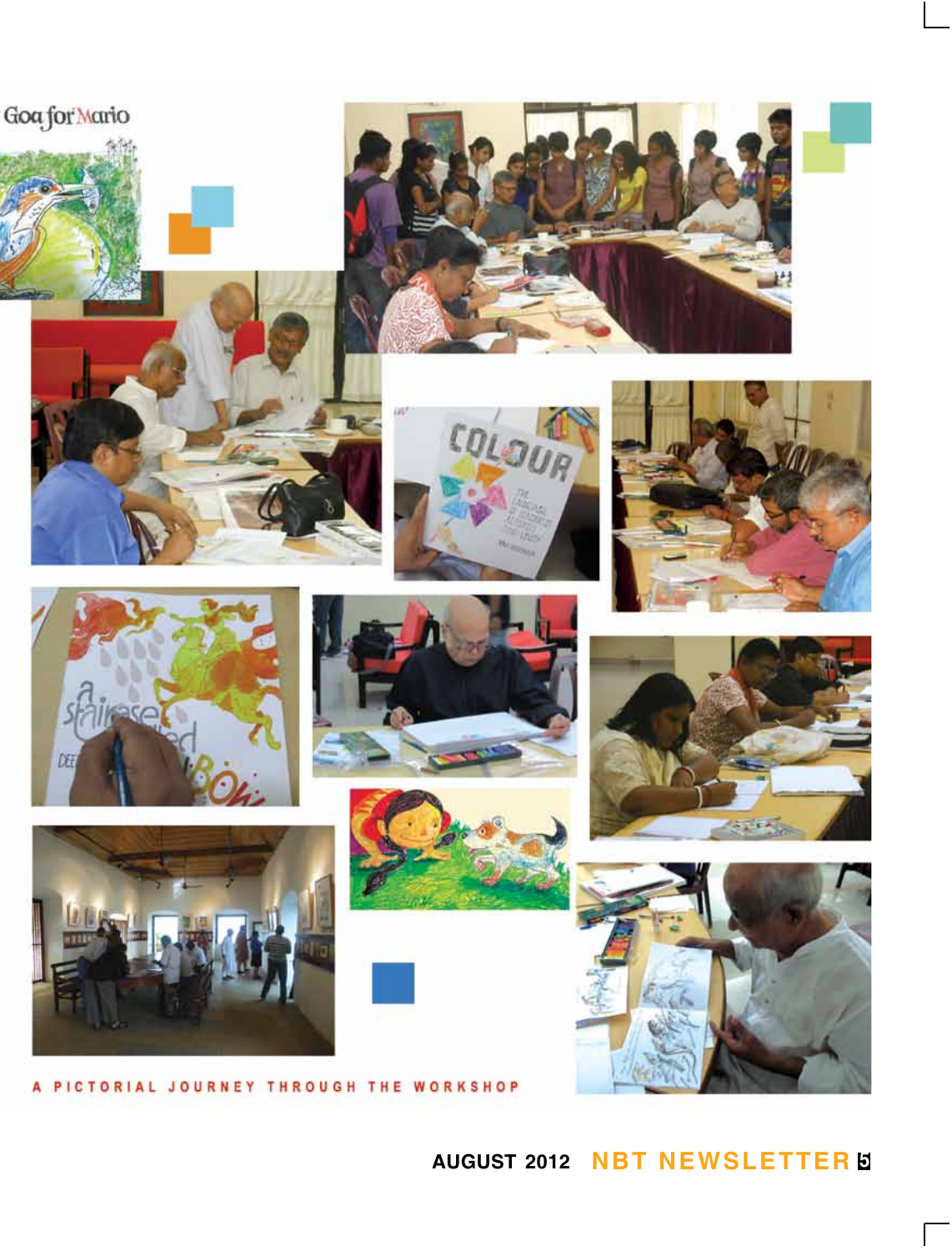

The Trust is bringing out a new book titled *Breaking Ground: Journey into Media and Out* by Rami Chhabra. Herein we reproduce an excerpt from the chapter 'Historic Journey by Road'.

We travelled non-stop for nearly fourteen hours that first day—making only a brief half-hour lunch-halt. Twice the jeeps had to be ferried across broken bridges—to finally arrive at an official guest house in an army camp, a cluster of barracks and tents and little else, set deep behind fields at Ha Thin, our stop for the night. The Cubans and the Czech obediently obeyed instructions to immediately retire to their assigned tents to eat and rest. But within minutes of being sent in, I quietly crept out of mine hoping to look around, only to be whistle-blown from almost every direction. The interpreter emerged to tell me angrily that we had been told to sleep and not come out!

Pleading a headache and a desperate need for fresh air and a bit of a walk before I could eat or sleep, I peered desperately through the dark to try and make out what I could as I wandered aimlessly for just a bit, now virtually matched step by step by a quartet of soldiers watching me closely. But within minutes the interpreters had physically barred my way and firmly returned me to my tent, remonstrating "not do what not allowed to do."

This cat-and-mouse-game was to be replayed at every halt as I desperately tried to catch some surreptitious glimpses of the places where we stayed or stopped for brief

halts, while the interpreterguides cosseted and cajoled me to refrain. In private they exasperatedly exclaimed, often within my hearing, about this difficult Indian woman-guest, so hard to manage unlike the rest of the disciplined, rule-abiding party that never questioned any instruction and did exactly as they were told. Repeatedly, my interpreter counseled self-discipline,

not to be self-indulgent about fresh-air and pre-sleep walks!

Later I also learnt of the extensive land-mines strewn across the areas we were moving through. My escorts' seemingly rough behaviour was possibly as much on account of anxiety on what could befall me as it was from exasperation on how anyone could be so ill-disciplined as to disregard specifically-given orders! Yet no one openly discussed the existence of landmines till much later in the journey. As we drove, it was only an occasional building still standing preserved in its bombedout state, as also the many gun-toting villagers along the road that reminded one of Vietnam's recent war. For the hardworking and enterprising Northerners had converted every bombed crater into a limpid pool or a vegetable-patch and the countryside in the North looked simply pristine and verdant rather than poundedout-of-existence.

#### **Reaching Hue—and 'h-ice and h-air conditioning'**

Altogether, we made four night-halts with an extended day's stay at Da Nang to cover the 2000 kilometers distance between Hanoi and Ho Chi Minh City. Most days averaged a minimum of 12-14 hours in the jeep—in the North over roads that, as the Vice-Foreign Minister had rightly warned, were hardly there so that the jeep made one feel like a bronco-horse-rider while the weather sweltered hot and heavily humid. One jeep broke down and had to be abandoned. Both the Cubans and the

Czech were completely wiped-out, despite constant swigs of vodka to keep themselves going, and the Czech openly longed, in his heavily-accented English, "for h-airconditioning and h-ice" at Hue on the 17th Parallel where we finally arrived at 1 a.m., after traveling more than 15 hours on the third day.

After Hue, things were somewhat better. Three quarters of the way down, it was not only much less arduous on a good metalled road but past hardships paled before the spectacular beauty of the coast that hugged Highway No 1 with scenic views reminiscent of the French Rivera. Yet the 600 kilometers from the coastal city of Da Nang to the Nha Trang habour brought home the recent devastation much more sharply, as broken-down vehicles and piles of empty bomb-shells littered the road periodically, testifying to the recent bitter battles. On the cliff-like rocks hugging the road, the graffiti of chalk-white grinningskulls and cross-bones mocked even the benevolent gaze of the huge white Buddha, intact and towering benignly over Nha Trang harbour. Finally, beyond the small coastal town of Phan Thiet, the blue sea disappeared and the road turned sharply inwards carrying us past the killing fields of Bien Hoa and onto Ho Chi Minh City.

... In Ho Chi Minh City I soon caught up with any number of Indians and expatriates still in the city with no way to get out. They were amazed by my entry there and wanted to know how I could get in. Hundreds of Indian erstwhile-traders desperately wanted to leave. Altogether,

> over 20,000 foreigners remained still stranded in the city. They begged that I write about their plight when I returned. It was the first thing I did—to the indignation of my Vietnam hosts. The Indian Embassy officials also requested that when I returned I take back to India the Embassy courier-bag with mail for their families with whom there had been no communication for months.

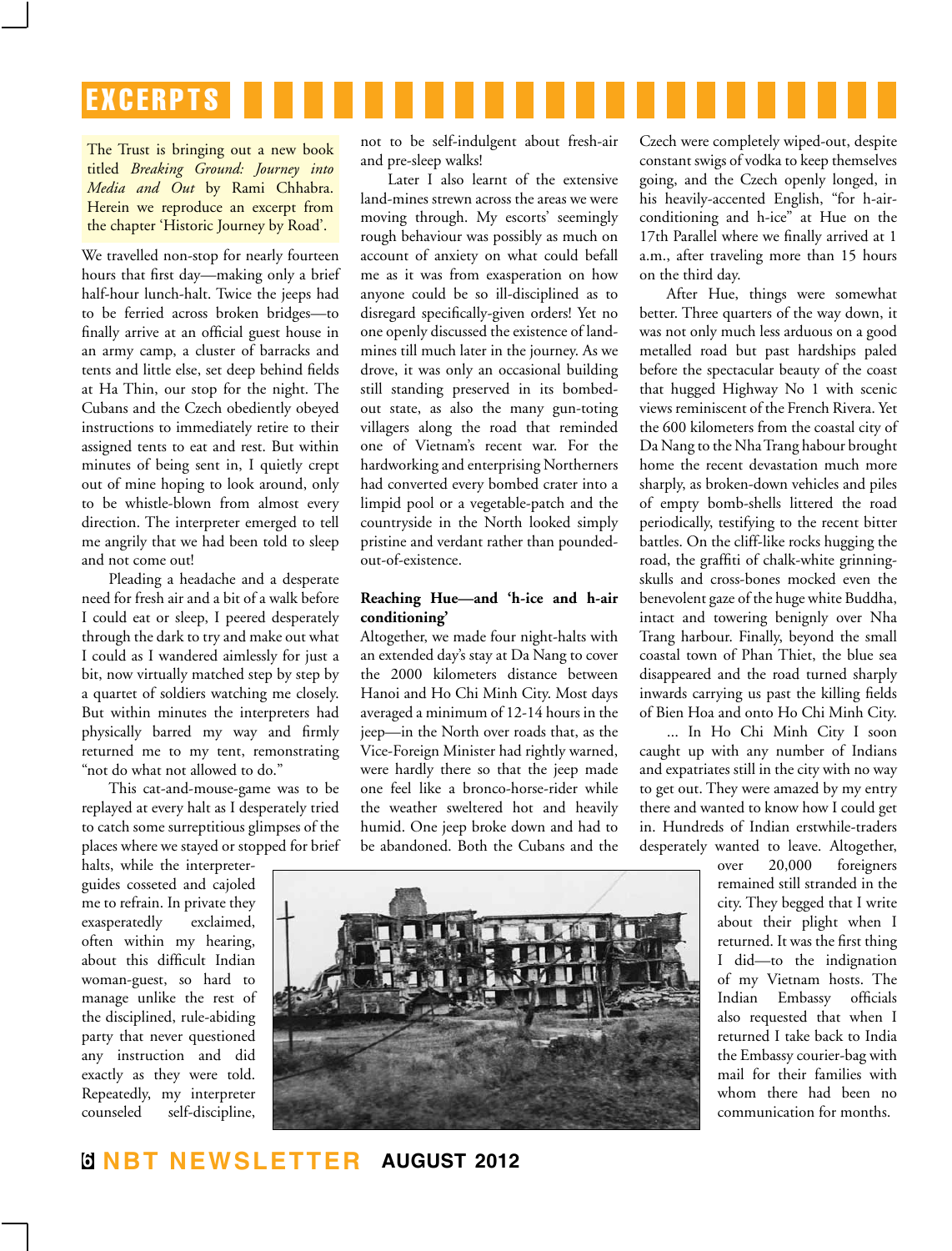# **TRAINING COURSE IN PUBLISHING**

**CCI**t is indeed my pleasure to inaugurate this course on book inaugurate this course on book publishing. My simple message to all of you is that since we place a huge premium on promotion, which in turn is done through communication; so it is necessary that we make sure that the communication is simple enough to be easily understood by all. And this communication includes books and general reading material," said Shri R.S. Mathrani, IAAS, Director General Audit;

while inaugurating the 4-week Training Course in Book Publishing organised by the National Book Trust, India at Nehru Bhawan, New Delhi.

Speaking on the occasion, Shri Manas Saikia, MD, Cambridge University Press, and the guest speaker at the function talked about the scenario of digitalisation of books and publishing industry in India. He said that publishing is a huge industry in India, and many people find employment and opportunities for growth in this field in our country. He also spoke in detail on other issues like the new technology of Print-on-Demand, popular now in other world markets, and on threats like plagiarism, especially of the academic books in India.

Earlier, Shri M.A. Sikandar, Director, NBT welcomed the guests



and the participants of the course. He said that the publishing course would be interactive and quite informative, and help participants to begin their career in publishing industry, after completion of this course. He also informed the audience that NBT has recently started a Book Publishing Course in collaboration with the Calcutta University; and in next four to five years, NBT will be starting a few more collaborative programmes in book



publishing with other institutions.

Held from 2–28 July 2012, the 4-week Course is aimed at giving the participants an overview of publishing. Hands-on experience and interactive sessions form an important segment of the course. Visits to publishing houses, library and printing press are also arranged to enhance the practical knowledge of the participants.

This year, 35 participants from various parts of the country

enrolled in the course. Besides strengthening the knowledge in different aspects of publishing, the course also helps the participants to take up publishing as a career. As has been the practice, NBT as part of its arrangement with major publishing houses, would be sending the participants there as interns for two months; after the completion of the course.

The faculty members have been chosen from leading publishing houses of the country, which includes names like N.K. Bhattacharya, Sukumar Das, Ritu Menon, Sharmila Abraham, V.K. Karthika, Vikas Gupta, G.S. Jolly, Joseph Mathai, Lipika Bhushan, Aarti David, B.N. Varma, and others.

The publishing course was coordinated by Shri Sumit Bhattacharjee, Asst Director (Projects & Training).

#### **book release fun**

A book release function was held at the Uttarakhand Bhavan, New Delhi by the National Book Trust, India on 7 June 2012.

Releasing the book, *Uttarakhand ki Rajasva Police Vyavastha*, published by the National Book Trust, India, Shri Harish Rawat, Union Minister of State for Agriculture & Food Processing Industry, and Parliamentary Affairs said, "This book by NBT not only gives ample details about the various land reform programmes in Uttarakhand, but is also a guide to the future. This book is an inspiration for those

working in this field."

Earlier, Shri M.A. Sikandar, Director, NBT, India welcomed the guests and informed them about how NBT is planning to publish more books on various



subjects related to Uttarakhand. He also said that NBT is trying to reach books to every corner of Uttarakhand.

Shri Avtar Negi, General Secretary, Patrakar Parishad presented a paper on

the book and said that Rajasv Police, a concrete form of the concept of 'Friendly-Police', is one of its kind in the country. He said that this book will not only interest the people of the State but others in the country as well.

Shri Devendra Upadhyay, author of the book also spoke on the occasion. Shri Pankaj Chaturvedi, Hindi editor, NBT, coordinated the programme.

**august 2012 NBT Newsletter 7**